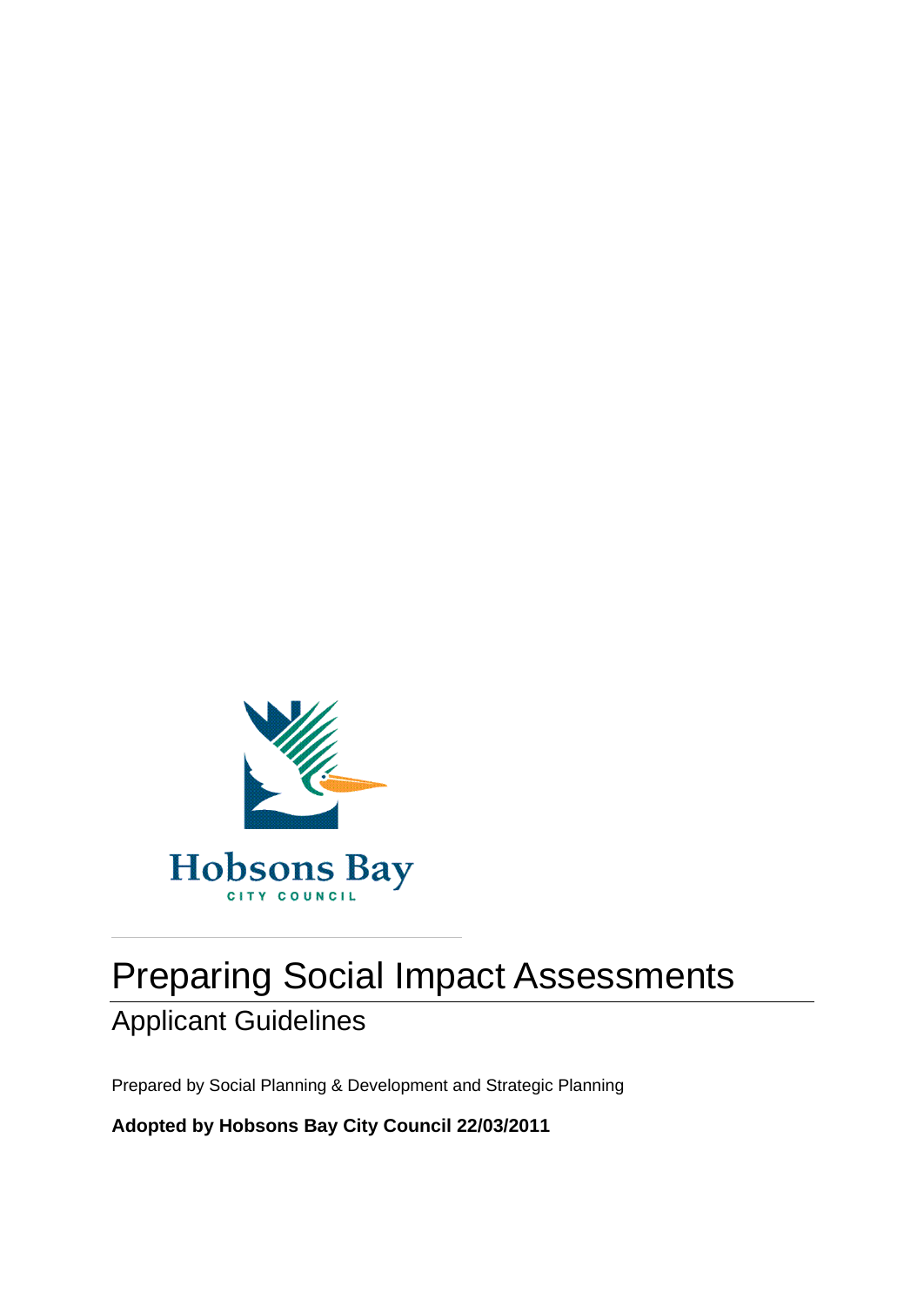### **Introduction**

Hobsons Bay City Council requires applicants to undertake a Social Impact Assessment (SIA) as part of planning permit applications and planning scheme amendments, in circumstances where it considers there may be significant social impacts resulting from the proposed development for which the application is sought.

Sections 4(2)(c) and (2)(d) of the Planning and Environment Act 1987 set out the objectives of the planning framework established by the Act and enables the integration of environmental, social and economic policies in land use and development planning. In addition, Section 60(1A)(a) allows the Council as the Responsible Authority to consider "any significant social and economic effects of the use or development for which the application is made".

In implementing an SIA the Council seeks to:

- strengthen the Council's ability to promote a range of development options which better meet the needs of the community
- assess the capacity of existing or planned infrastructure in areas surrounding the proposed development to cater for demand and identify gaps in infrastructure
- assess the opportunities that the proposed development presents to address existing and future deficits in community infrastructure
- maximise positive social impacts and minimise negative social impacts of land use plans and developments
- **EXEDENT** increase community participation in decisions that affect them
- **EXECT** identify options for mitigating any negative social impacts.

The purpose of the SIA is to identify and assess whether a proposal will:

- meet the needs of both current and future residents
- generate increased demand on existing community facilities and services
- have the capacity to improve/expand access to facilities and services<br>■ provide greater or less choice in housing shopping recreational and l
- provide greater or less choice in housing, shopping, recreational and leisure services
- impact on the existing residential community.

The Council believes that the process involved in developing an SIA will facilitate a quality development responsive to the needs of both existing and future communities.

### Purpose of the Guidelines

These guidelines have been prepared to assist applicants and consultants in the preparation of SIAs.

The overall objective for the SIA Guidelines is to ensure that, where appropriate, social considerations are an integral part of the development assessment or planning scheme amendment process.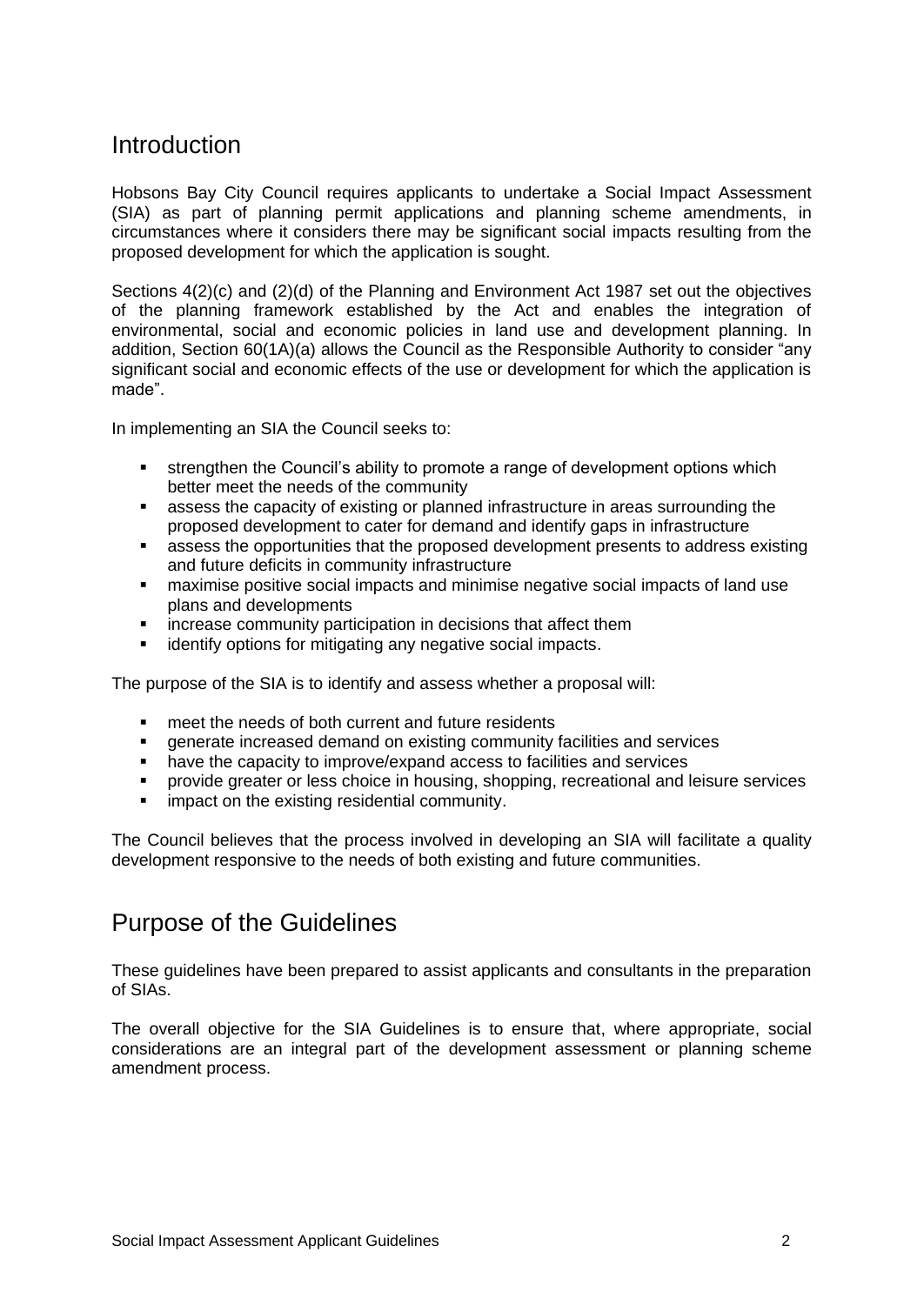In particular, the Guidelines seek to:

- identify development applications and planning scheme amendments for which an SIA should be undertaken
- provide guidance to applicants and consultants on how an SIA should be conducted
- enhance consistency and transparency in the Council's assessment of proposed developments or planning scheme amendments
- ensure that all impacts of the development or amendment have been considered
- assist the understanding and assessment of social issues relating to development applications and planning scheme amendments.

### When will an SIA be required?

In determining which development proposals or planning scheme amendments require an SIA, the Council will use the following trigger criteria:

#### A. **Residential development** proposals for:

- 1) rezoning land to or from a residential use
- 2) multi-unit residential development of 20 or more dwellings; social housing; a specific age cohort or high needs resident population
- 3) residential development where the form or density was not anticipated by the planning scheme or supporting strategic plans and policies.

#### B. **Non-Residential development and use** proposals for:

- 4) permits relating to gaming and/or liquor licences
- 5) rezoning public open space, or land in a public use zone
- 6) rezoning land to or from a commercial or industrial use
- 7) development and/or use that is likely to impact on local residents.

The Council reserves the right to request an SIA for proposals other than those identified above and alternatively to waiver the need for an SIA if it is deemed that it is not required.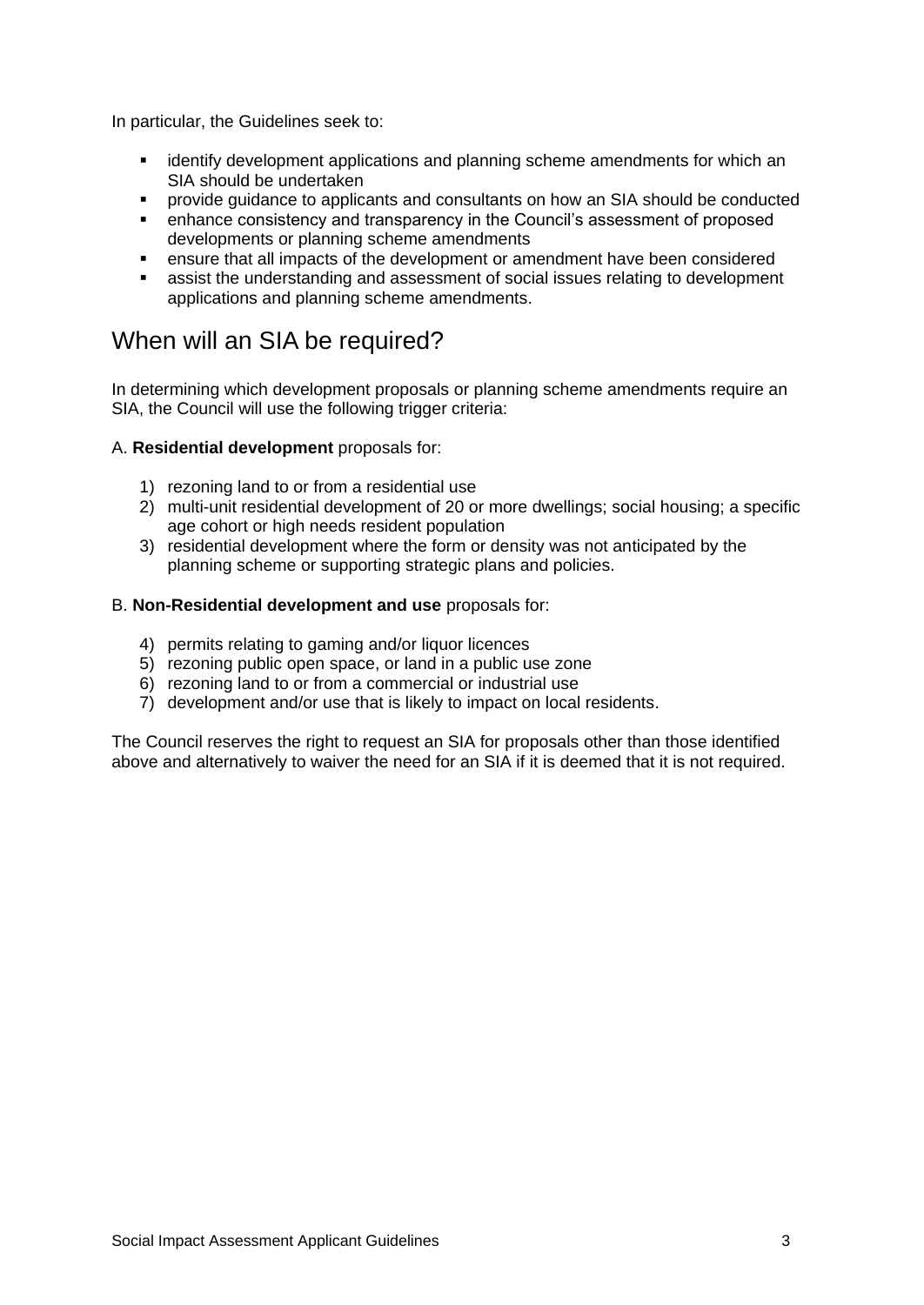# Stages of the Process

The process for applying an SIA to development and amendment proposals consists of five stages. The guidelines address each stage in turn outlining the information, actions or decisions required.



#### **Stage 1: Initial Discussion about the Development or Amendment Proposal**

Applicants will meet with Council officers about the development or amendment proposal prior to lodging a formal application or as early as possible in the process. This meeting provides an important opportunity to discuss the scope of the SIA.

Applicants are advised to delay commencing any work in relation to the SIA until this meeting occurs. The proposed development might have impacts beyond the immediate neighbourhood area. Therefore agreement is required as to the scope of the SIA. This will establish the focus of the SIA area, the scale and size of the area to be considered and the degree of stakeholder consultation required.

Applicants will be provided with relevant Council officers' contact details for further assistance.

#### **Stage 2: Undertaking the SIA**

The templates at Appendix 1: Residential and Appendix 2: Non-Residential provide information regarding the structure and content of the SIA. The SIA must be conducted by a suitably qualified person at the applicant's expense.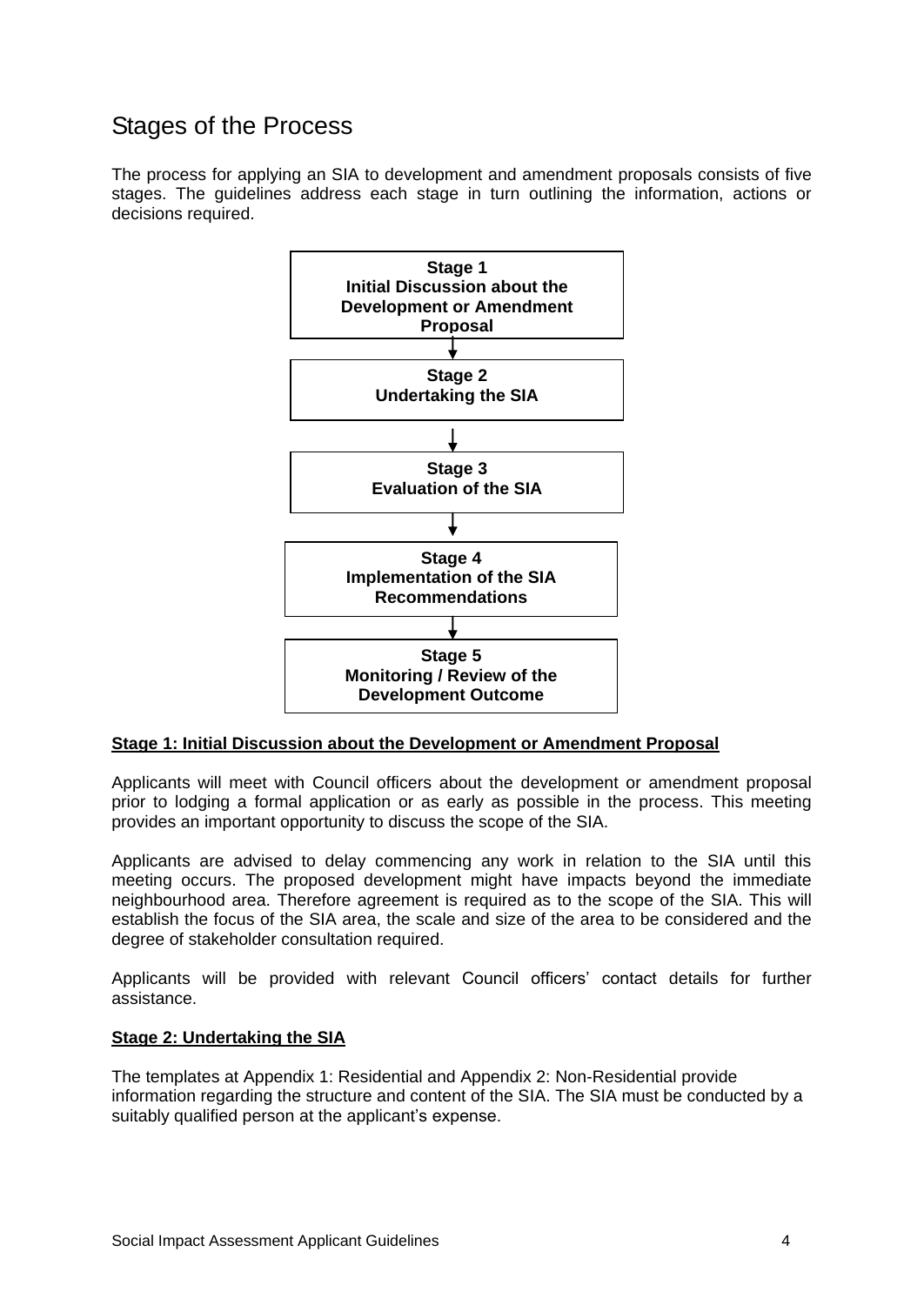#### **Stage 3: Evaluation of the SIA**

Upon receipt, the SIA will be evaluated by the Council as part of the planning scheme amendment or planning permit process. The Council will provide feedback to the applicant on the SIA and seek clarification or further information if required.

Documents lodged with the application may be made public, as part of the exhibition process.

#### **Stage 4: Implementation of the SIA Recommendations**

During this stage, agreement is reached regarding actioning the SIA recommendations. It should be noted that recommendations arising from the SIA may require a range of responses from various stakeholders.

This stage will identify and formalise the SIA recommendations that are relevant to the applicant through the following options:

- **•** planning scheme controls
- **•** planning permit conditions
- **developer contributions**
- Section 173 Agreement
- **EXEC** establishment of a community committee
- **•** other

#### **Stage 5: Monitoring / Review of the Development Outcome**

On completion and occupancy of a Residential development, the Council may require the applicant to provide a demographic profile of new residents. This will enable the Council to gain an accurate picture of resident composition in the new development.

**In cases of Non-Residential development and use** the conditions of the permit will form the basis for monitoring and review.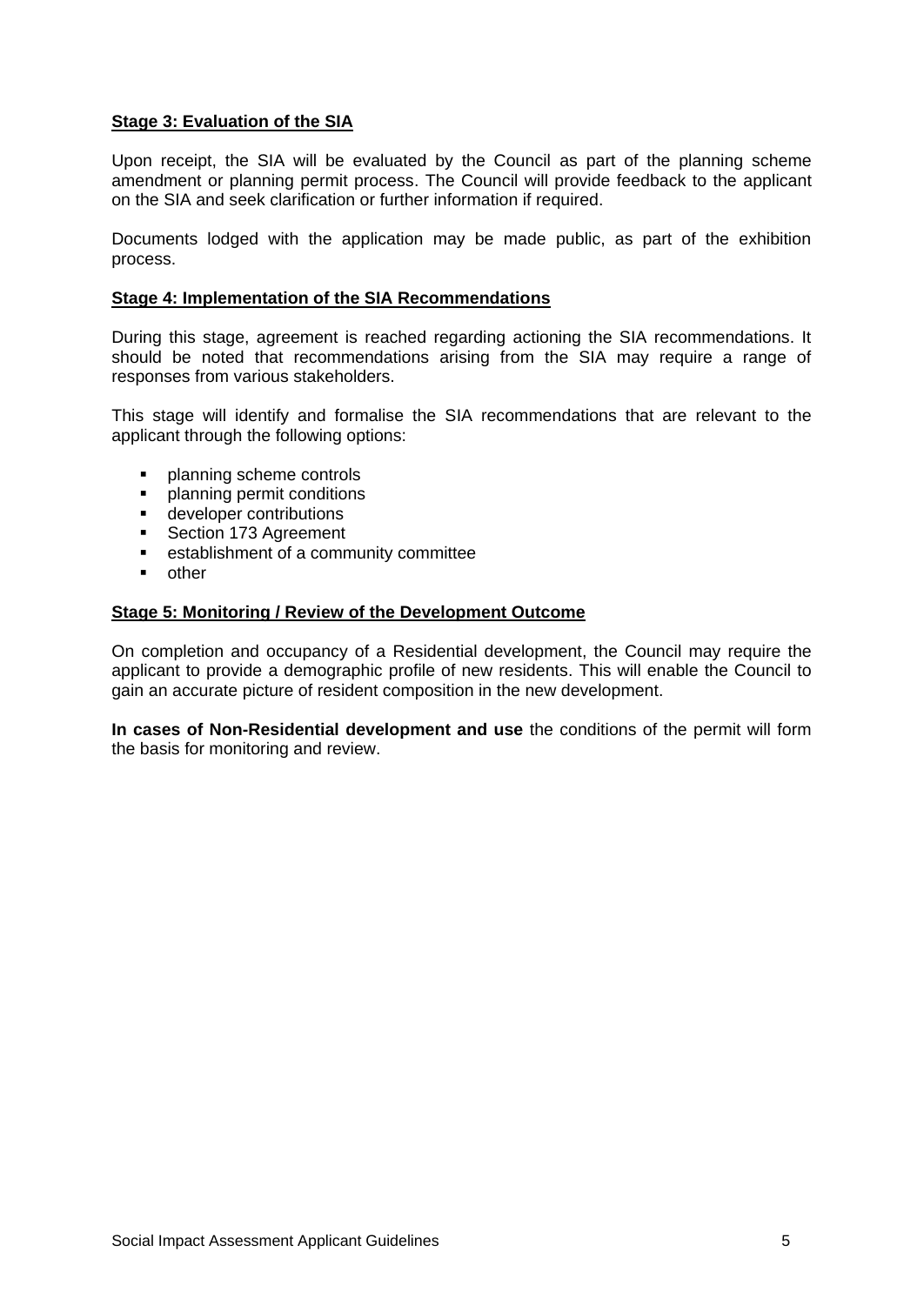# **Appendix 1**

# **Template for residential rezoning and/or new residential developments**

### **PART A – The Proposal and the Local Environment**

#### **Information about the Proposed Development/Rezoning**

- Site location and description of the current use of the site.
- Description of the proposed development including:
	- Total number of dwellings (e.g. units/apartments)
	- Dwelling size (e.g. 1 bedroom, 2 bedrooms etc)
	- Likely demographic profile of residents and household types eg. singles, families including those with dependent children, retirees etc
	- Anticipated total population size and average number of persons per household
	- Estimated price range for each dwelling type
	- Accessibility of the development (eg. for people with a disability)
	- Opportunities for the provision of affordable housing and/or community housing.
	- Any community or shared facilities planned on the site
	- Staging of the development and estimated date of completion

#### **Information about the Existing Environment**

- Description of current population in the neighbourhood area/s affected by the proposed development as confirmed by the Council:
	- Size of population
	- Age structure
	- Number of households and family types
	- Birthplace of residents
	- Labour force status (by age groups or sex)
	- SEIFA disadvantage score
	- Household incomes (range)
	- The number of households renting/buying
	- Housing diversity eg. dwelling types and number of bedrooms
- In accordance with the community infrastructure hierarchy shown in Appendix 3, and in consultation with relevant service providers, provide an audit of current services and facilities. The extent of the geographical boundary to be addressed will be confirmed by Council. A map (as per Appendix 4) may also be used to visually represent this information.
- Consider other relevant matters identified in any supporting amendment documentation supplied by the applicant for the proposal. For example: physical barriers (eg. major roads, rail infrastructure); pedestrian and bicycle connectivity.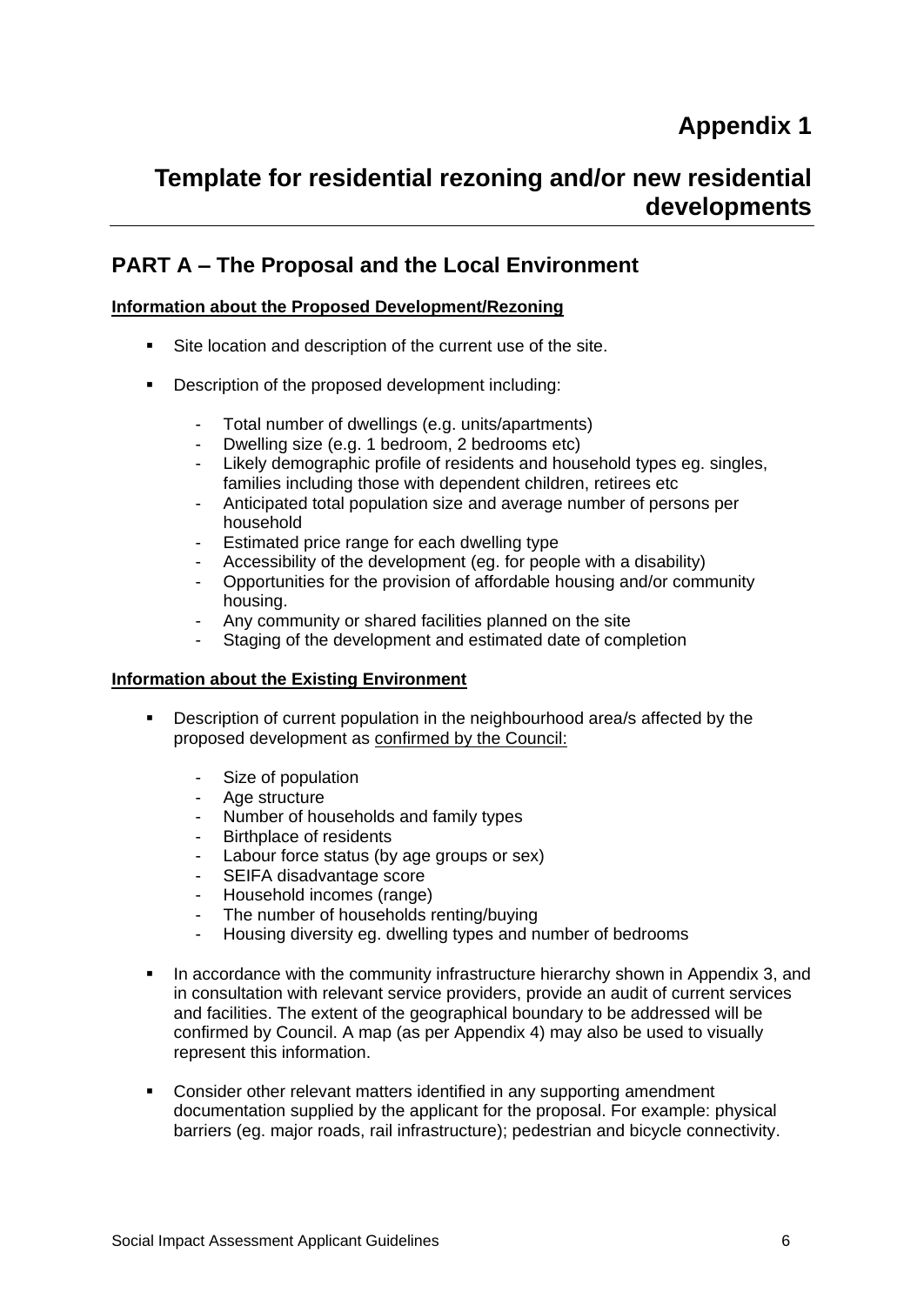#### **Policy and Planning Review**

 Review Council and other Government policies (see Appendix 5) to demonstrate how the recommendations emerging from the SIA in relation to the development are consistent with relevant strategic directions, planning principles and operational policies for the municipality.

### **PART B – Overview of Anticipated Changes**

#### **Changes expected in the existing neighbourhood**

- Forecast data for the neighbourhood/s at the expected point of completion of the development and 5 years after completion, using the Council's and other relevant data (with the agreement of the Council) including:
	- Total population by age groups
	- Migration assumptions
	- Residential developments proposed for the neighbourhood or in close proximity to the proposed development
	- Number of households and family types
- For the current services and facilities described in Part A, please describe how these will service the proposed development outlining any potential supply/demand issues.
- An analysis of a similar development in a comparable location using Census Collection District Data (CCD) or other relevant data (to be confirmed by the Council) including:
	- Total population by age groups
	- Number of households and family types
	- Birthplace of residents
	- Labour force status
	- Household incomes
	- The number of households renting/buying
	- Car ownership/journey to work methods
- Description of the cumulative effect on the neighbourhood area and surrounds as a result of this proposal and in conjunction with other residential developments.

#### **Community Consultation / Information Dissemination**

 Above and beyond any statutory advertising/exhibition requirements, the Council may require community consultation to take place including the development of a stakeholder engagement plan. This will be determined by factors including, but not restricted to, the location and size of the proposal. The purpose of this will be to assist the Council to gain community feedback on the proposal.

NB: All participants in the consultation should be made aware that the consultation will inform the SIA process, rather than determine the Planning Scheme Amendment or Planning Permit outcome.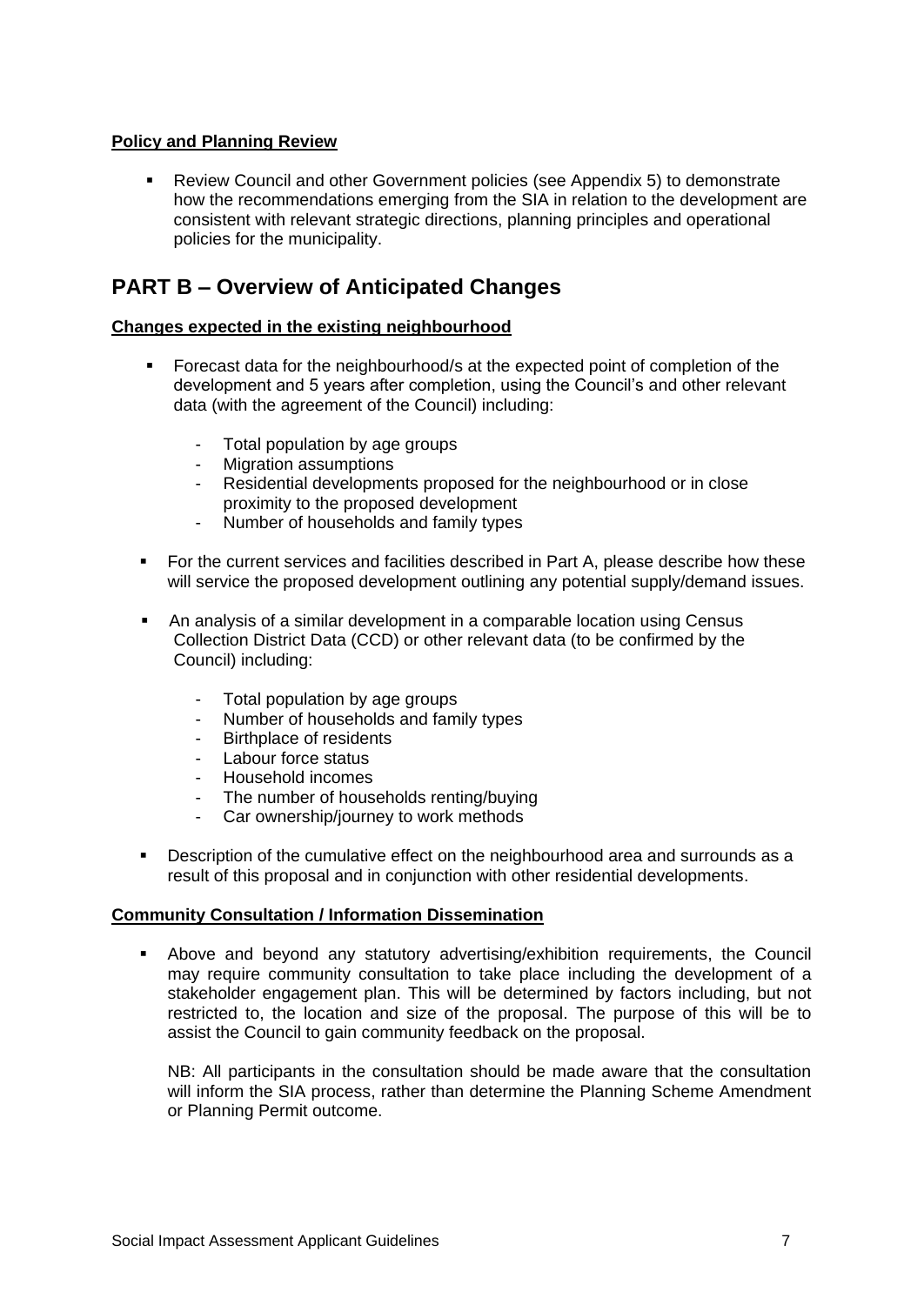If required, a consultation may be informed by documents prepared for the planning application/scheme amendment process. The Council will provide direction on who should be involved and how the consultation should proceed.

### **PART C – Analysis and Response to Social Impacts**

The applicant is responsible for the analysis of all data included in the SIA. This section should summarise the preceding research, and importantly it should critically evaluate:

- Key social impacts (positive and negative) as identified from the research.<br>The capacity of existing services facilities and infrastructure to meet the ne
- The capacity of existing services, facilities and infrastructure to meet the needs of the new residents (supply/demand, capacity, access and equity issues), providing relevant information/calculations for these assumptions. The cumulative impact of any proposed / pending developments in the vicinity should also be considered.
- The consistency of the SIA recommendations with the strategic directions, planning principles and operational policies of the municipality
- Overall net benefit to the community.
- **•** Potential options for managing the impacts of the proposal.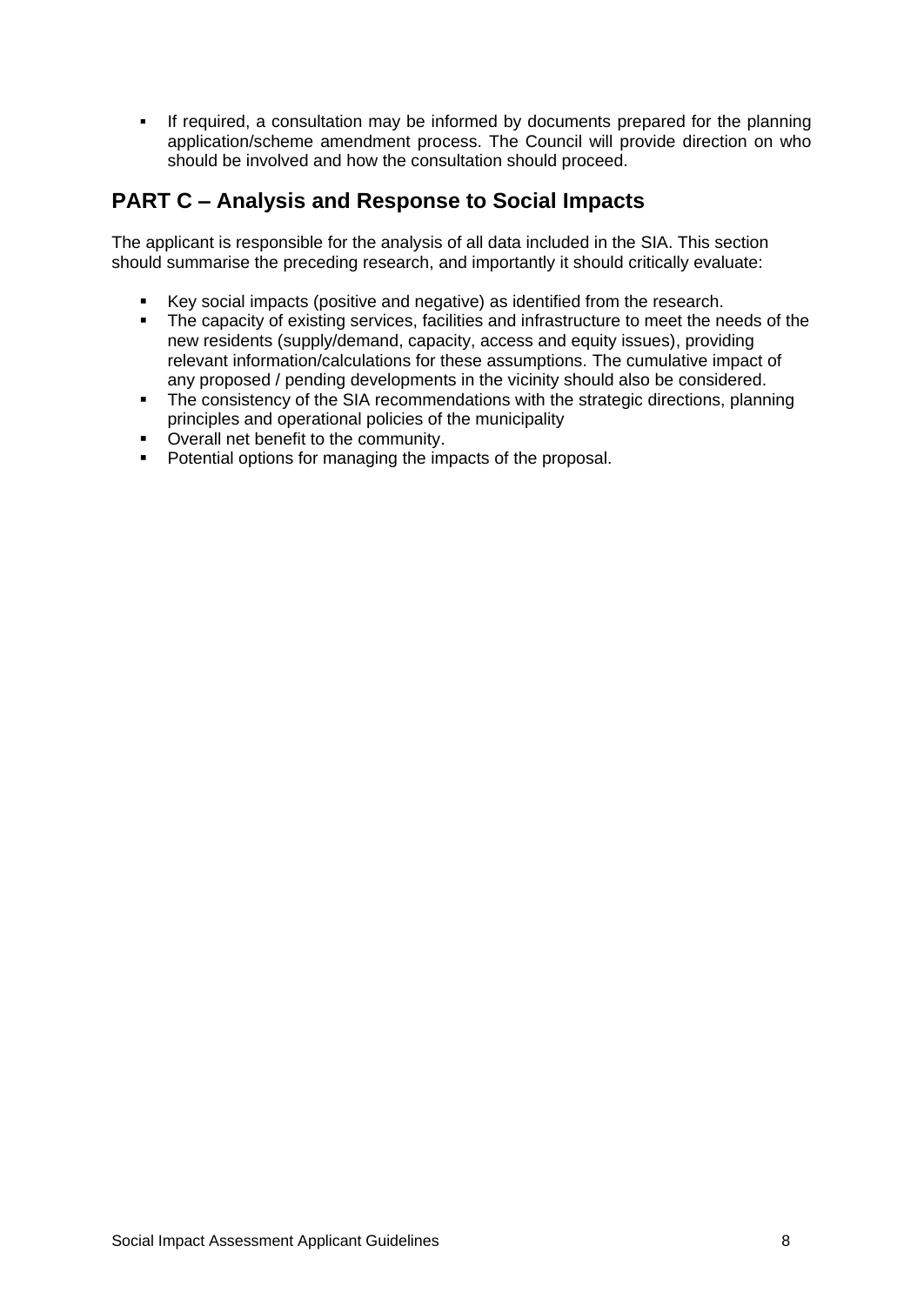# **Appendix 2**

# **Template for non-residential development and uses**

Proposals for non residential developments and uses that may impact on the local resident population are required to undertake an SIA.

An SIA may be required for: a new development; a new use of the site or building; or changes to the current operations (eg extension/reduction of hours, expansion of operations) that relates to the following:

- **Permits relating to gaming liquor licences and entertainment venues**
- Rezoning public open space, or land in a public use zone
- Rezoning land to or from a commercial or industrial use
- Community or cultural facilities

### **PART A – The Proposal and the Local Environment**

Council officers will advise on the extent of the geographical area to be considered in the SIA. The Council reserves the right to alter the content requirements and the scope of the SIA on a case by case basis. Information that may be required in the SIA is outlined below:

Non Residential Development / Use (the proposal)

- Information about the proposal and the type and extent of activity
- **Proximity to similar developments/uses**
- Other developments/uses in the area that may be affected by the proposal
- A profile of potential users and the catchment area. This may also include a user profile associated with a comparable development/use

Affected Population (the local environment)

- Profile of the neighbourhood/s population
- Overview of the locality, including community facilities and infrastructure

#### **Policy and Planning Review**

 Review Council and other Government policies (see Appendix 5), to identify aspects and comment on their relevancy to the proposed development.

### **PART B – Overview of Anticipated Changes**

This section will identify the following information, as directed by Council staff:

- The impact of the proposed development/use on local residents and users.
- Where applicable, the impact on existing facilities and infrastructure.
- Description of the cumulative effect on the neighbourhood area and surrounds as a result of this proposal and in conjunction with other existing developments or uses.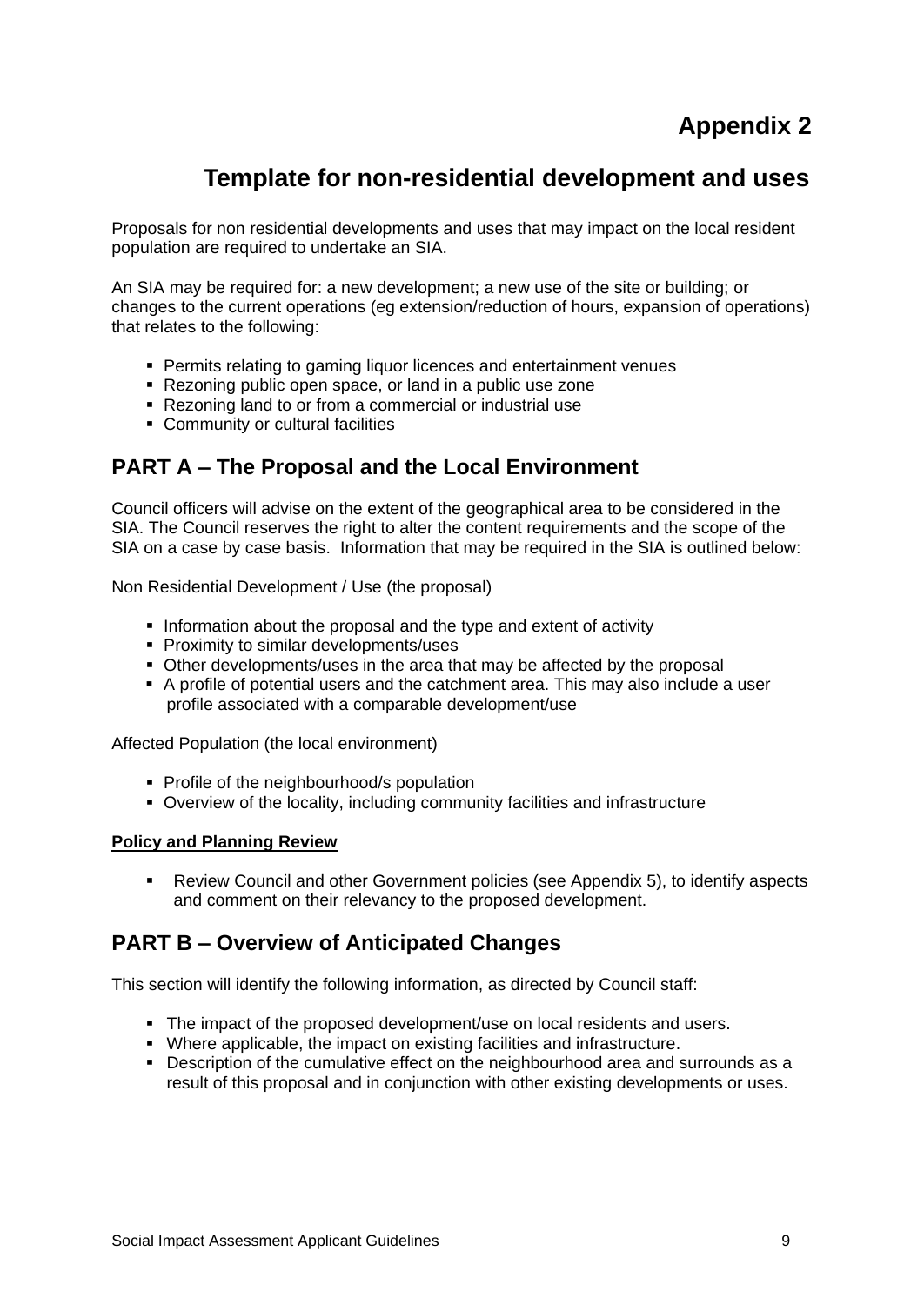#### **Community Consultation / Information Dissemination**

 Above and beyond any statutory requirements and the advertising process, the Council may require community consultation to take place including the development of a stakeholder engagement plan. This will be determined by factors including, but not restricted to, the location and size of the proposal. The purpose of this will be to assist the Council to gain community feedback on the proposal.

NB: All participants in the consultation should be made aware that the consultation will inform the SIA process, rather than determine the Planning Scheme Amendment or Planning Permit outcome.

 If required, a consultation may be informed by documents prepared for the planning application/scheme amendment process. The Council will provide direction on who should be involved and how the consultation should proceed.

### **PART C – Analysis and Response to Social Impacts**

The applicant is responsible for the analysis of all data included in the SIA. This section should summarise the preceding research, and importantly it should critically evaluate:

- Key social impacts (positive and negative) as identified from the research.
- Overall net benefit to the community.
- Potential options for managing the impacts of the proposal.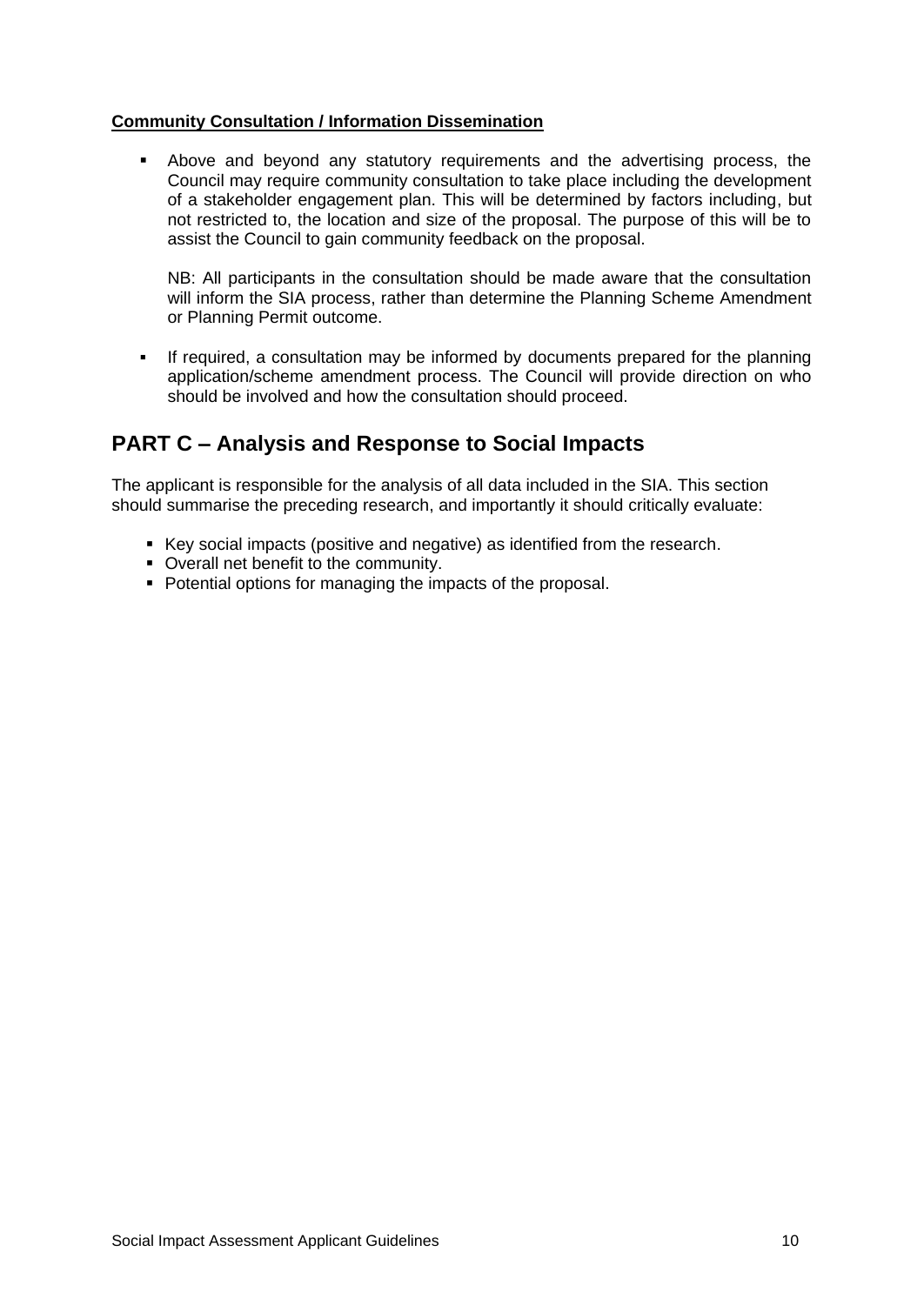# **Hobsons Bay Community Infrastructure Hierarchy**

The contents of this hierarchy are indicative only.

| <b>Hierarchy</b>       | <b>Items</b>                                                                                                |
|------------------------|-------------------------------------------------------------------------------------------------------------|
| Level 1                | Kindergartens<br>$\bullet$                                                                                  |
| Neighbourhood          | <b>Government Primary Schools</b><br>$\bullet$                                                              |
| Area                   | Childcare<br>$\bullet$                                                                                      |
|                        | <b>Maternal and Child Health</b><br>$\bullet$                                                               |
|                        | Community Centre/ Neighbourhood House - multipurpose uses & program delivery<br>$\bullet$                   |
|                        | - art space                                                                                                 |
|                        | - meeting spaces                                                                                            |
|                        | - education /training                                                                                       |
|                        | - age specific uses eg senior citizens, youth etc                                                           |
|                        | - social supports eg counselling, emergency relief, legal services, early childhood                         |
|                        | intervention, ethno specific, employment & housing services etc                                             |
|                        | Open space (passive and active)<br>$\bullet$                                                                |
|                        | Local or neighbourhood activity centre<br>$\bullet$                                                         |
|                        | Public transport services (access and frequency of in area)<br>$\bullet$                                    |
| Level <sub>2</sub>     | Government Secondary Schools<br>$\bullet$                                                                   |
| <b>Precinct Level</b>  | <b>Residential Aged Care</b><br>$\bullet$                                                                   |
|                        | Library<br>$\bullet$                                                                                        |
|                        | Recreation facilities (eg. clubs, reserves, recreation centres)<br>$\bullet$                                |
| Level 3                | Community Hub - multipurpose options with space for hire<br>$\bullet$                                       |
| <b>SLA Level</b>       | - Youth facility                                                                                            |
| (Altona or             | - larger meeting spaces (<200 people) available for hire                                                    |
| Williamstown           | - smaller program spaces                                                                                    |
| SLA)                   | - social supports eg counselling, emergency relief, legal services, early childhood                         |
|                        | intervention, ethno specific, employment & housing services etc                                             |
|                        | Level 1 Community Health Services (eg. services such as drug and alcohol services,<br>$\bullet$             |
|                        | counselling services, community nursing, allied health services, and integrated health                      |
|                        | promotion                                                                                                   |
|                        | and primary prevention; primary antenatal and postnatal care<br><b>Planned Activity Groups</b><br>$\bullet$ |
|                        | Major activity centre<br>$\bullet$                                                                          |
| Level 4                | Community Art / Performance Centre<br>$\bullet$                                                             |
| <b>Municipal Level</b> | Civic Centre<br>$\bullet$                                                                                   |
|                        | Level 2 Community Health Services (eg. GP care, nursing, some specialist care, access to<br>٠               |
|                        | diagnostic services, some procedural services (including fractures and suturing) and                        |
|                        | observation facilities; rehabilitation services and community health services.                              |
| Level 5                | <b>Highest Order Performance Arts Facility</b><br>$\bullet$                                                 |
| Regional               | University/TAFE<br>$\bullet$                                                                                |
| Provision for          | Level 3 Community Health Services (eg. a range of day procedures; renal dialysis, day<br>$\bullet$          |
| two or more            | surgical procedures and dental day surgery, specialist services (including specialist mental                |
| municipalities         | health services such as Child and Adolescent Mental Health Services (CAMHS)                                 |
|                        | Level 4 Community Health Services (eg. EDs, radiotherapy, and day surgery or procedures<br>$\bullet$        |
|                        | involving a high degree of clinical risk; stents, angiograms or some laparoscopic surgical                  |
|                        | procedures)                                                                                                 |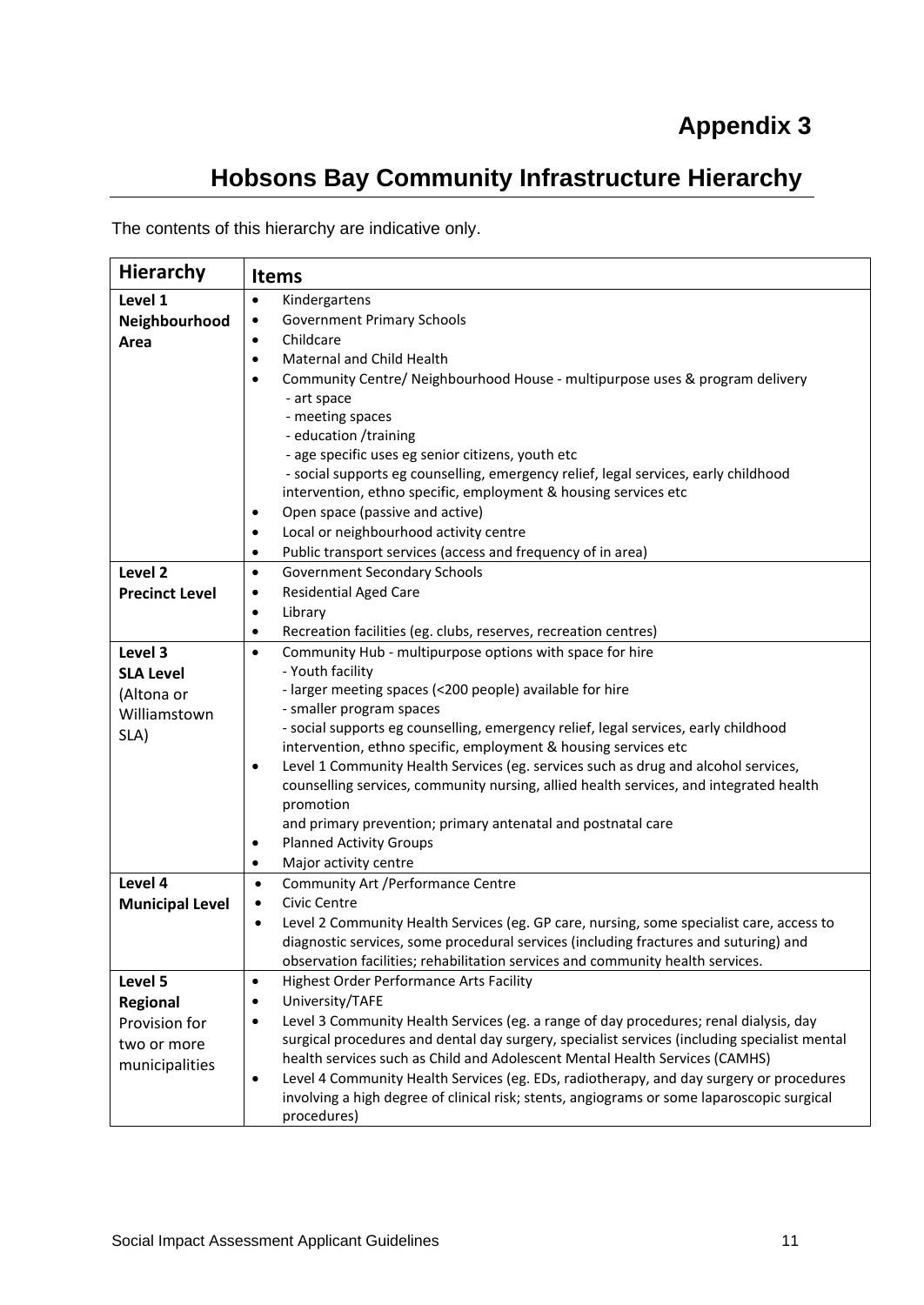# **Appendix 4**

# **Example of locational map**